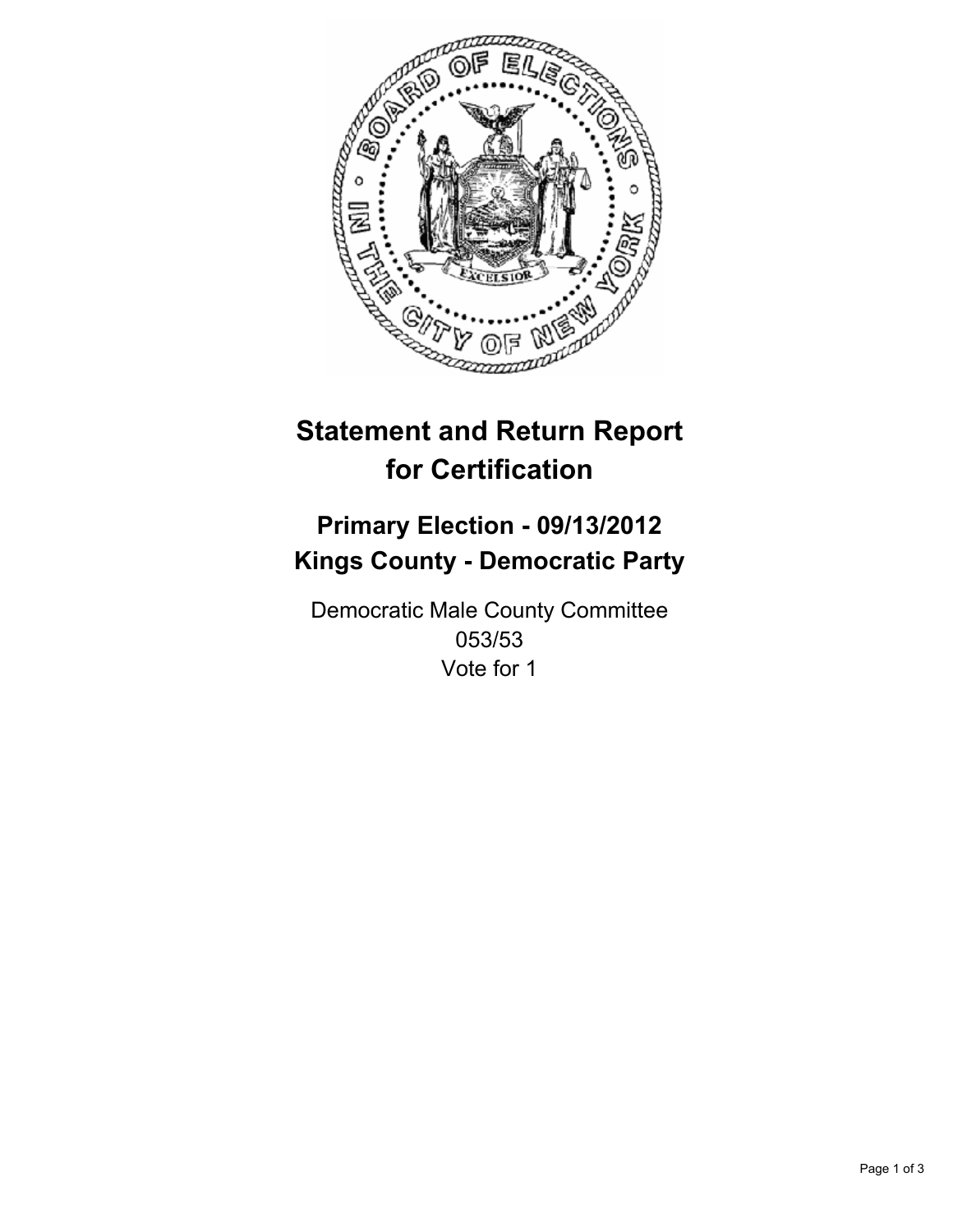

#### **Assembly District 53**

| <b>PUBLIC COUNTER</b>                                    | 22 |
|----------------------------------------------------------|----|
| <b>EMERGENCY</b>                                         | 0  |
| ABSENTEE/MILITARY                                        |    |
| <b>FEDERAL</b>                                           | 0  |
| SPECIAL PRESIDENTIAL                                     | 0  |
| <b>AFFIDAVIT</b>                                         |    |
| <b>Total Ballots</b>                                     | 24 |
| Less - Inapplicable Federal/Special Presidential Ballots | 0  |
| <b>Total Applicable Ballots</b>                          | 24 |
| <b>MATTHEW K. COWHERD</b>                                | 13 |
| <b>JETT DROLETTE</b>                                     |    |
| <b>Total Votes</b>                                       | 14 |
| Unrecorded                                               | 10 |